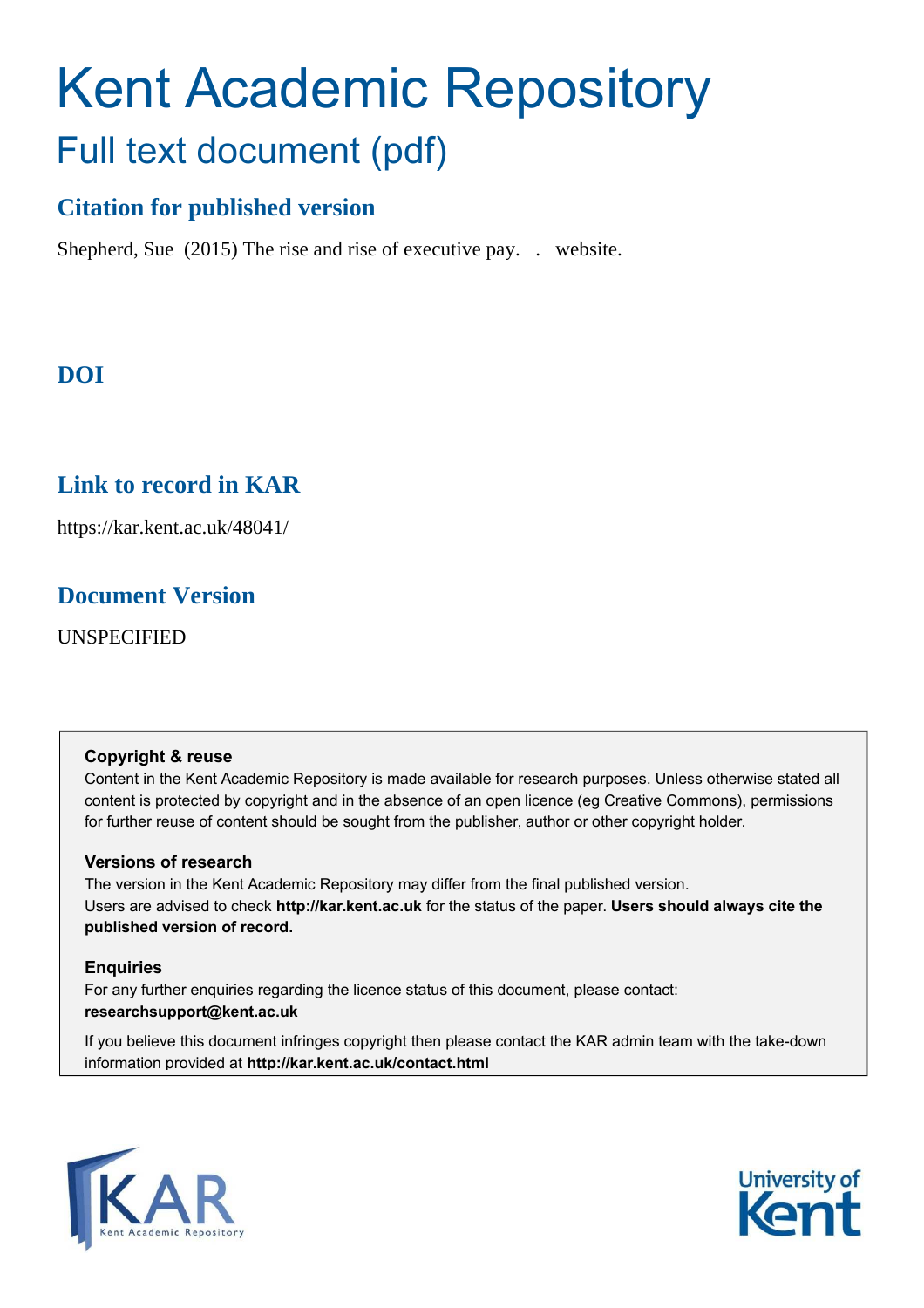#### **The rise and rise of executive pay**

Sue Shepherd reflects on what lies behind the increase in the salaries of vice chancellors and other executive team members over recent years and what this tells us about the management of universities today.

The eye-watering levels of vice chancellors' pay attracted a flurry of negative press coverage last year. Such was the level of interest and concern about this "new breed of fat cat" (Guardian Comment, 3 March 2014) that Vince Cable included reference to "the substantial upward drift of salaries" in his annual grant letter and urged vice chancellors to exercise much greater pay restraint.

Whether or not this has happened is debatable. The recent Times Higher Education survey of executive pay (THE, 2 April 2015) suggests that at 3.6% the average rise in vice chancellor salary in 2013-14 significantly exceeded the 1% rise for rank-and-file staff. Although some universities did freeze, or even lower, the pay of their heads of institution, others oversaw significant rises.

Across the sector as a whole, the average salary has reached £240,794 or just over sixteen times the level of that of the lowest paid university staff. Whist this ratio is well below that seen in some parts of the private sector, it has nevertheless become the source of some resentment, not least because fewer than 10 per cent of universities are accredited living wage employers.

And it is not only vice chancellors who have seen their remuneration increase; my doctoral research has shown that the recent trend within pre-1992 universities to appoint deputy and pro vice chancellors (PVCs) via external open competition - rather than internal secondment - has acted as a salary escalator at the second tier of management.

So why has the pay of these executive team members risen to their current heights? The obvious answer is that the scale and complexity of these senior management roles have grown significantly over the last few years. From this perspective, it is perhaps only natural that salaries should rise accordingly. However, I have identified a number of other explanatory factors.

Firstly, a highly competitive recruitment market has been created for these senior jobs. My research has shown that there is an ever-expanding pool of would-be vice chancellors: of those PVCs I interviewed who are still young enough to take on another role, most aspire to the top job. Equally, at the next tier down a significant proportion of deans and heads of school have ambitions to become PVCs. These findings suggest that an HE management career is becoming a much more attractive option. Perhaps not surprisingly, the higher financial rewards on offer are one - though not the major  $-$  part of the appeal.

Nevertheless, despite the growth of this "competitive waiting room" (as the late David Watson described it), in practice a conservative and risk-averse approach to recruitment is limiting the pool of serious contenders to the most experienced candidates. And who could be better placed to demonstrate experience than someone already doing the job elsewhere? The outcome is a recirculation of senior figures from institution to institution, generally in a move up the perceived prestige ladder. Accordingly, we are now seeing second and even third- time vice chancellors, like Janet Beer who is moving from Oxford Brookes to Liverpool, and Chris Snowden from Surrey to Southampton. This same pattern is also being replicated at PVC level.

The increasing use of executive search agencies - already *de rigeur* at vice chancellor level and now used for 60% of externally advertised PVC posts - has provided a mechanism for institutions to 'tap